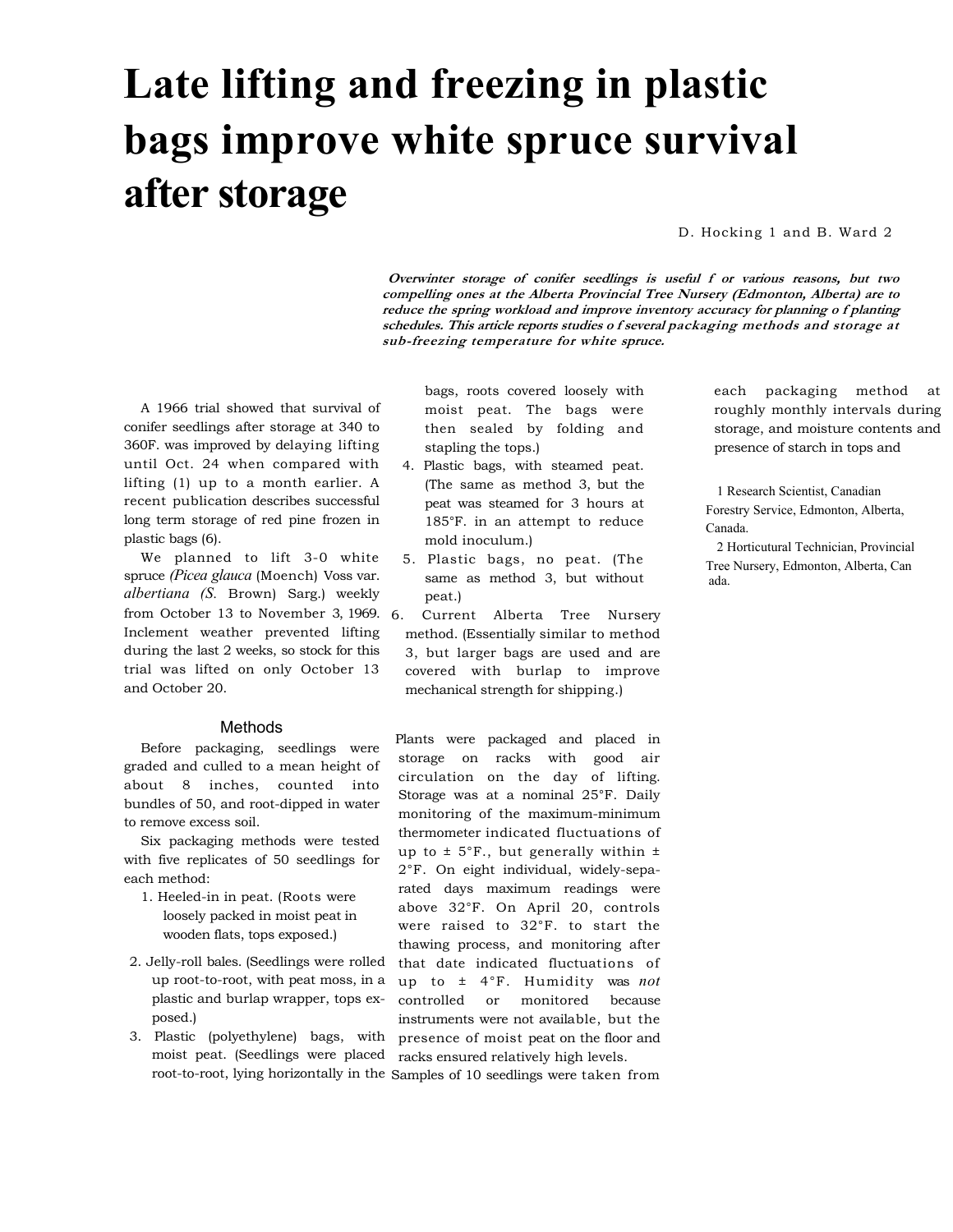roots were determined. Moisture content was determined by difference in weight after drying at 1000C. for 24 hours. Presence of starch was visually quantified after freshly cut sections of stems and roots were dipped into 1 percent iodine in 2 percent aqueous potassium iodide.

All the stored seedlings were handplanted in the nursery during the period May 11-15, 1970. On May 19, 250 check seedlings from the same nursery plot were lifted and planted. All seedlings were irrigated and weeded.

Survival was tallied on June 29. (Trees were counted living if they had initiated new top and root growth.)

#### **Results**

Survival rate of seedlings stored in plastic bags without peat was than among freshly-dug checks. (table 1).

Moisture content (fig. 1) of seedlings with tops exposed (methods I and 2) This uneven moisture change was also lost no moisture or else gained moisture, and there were no important differences between tops and roots or among methods 3, 4, 5, and 6.

Starch content, determined by the iodine test, consistently decreased with increasing duration of storage. This lifted on the earlier date and in

## TABLE 1.-Survival of white spruce seedlings stored frozen overwinter using different packaging methods

(Figures in the same column followed by the same letters do not differ significantly at the 1 percent level. Basis: five replicates of 50 seedlings per treatment; Duncan's multiple range test.)

|                                | Survival when lifted on |                   |                      |
|--------------------------------|-------------------------|-------------------|----------------------|
| Packaging Method               | Oct. 13                 | Oct. 20           | Mean<br>(both dates) |
|                                |                         | Percent           |                      |
| Heeled in peat                 | 1.2a                    | 11.6a             | 6.4a                 |
| Jelly-roll bales               | 16.0 <sub>b</sub>       | 46.8 <sub>b</sub> | 31.4 <sub>b</sub>    |
| Plastic bags with moist peat   | $37.6\text{ c}$         | $64.0\text{ c}$   | $50.8\text{ c}$      |
| Plastic bags with steamed peat | 47.2 с                  | 58.1 b c          | $52.6\text{ c}$      |
| Plastic bags without peat      | 77.0 d                  | 87.3 <sub>d</sub> | 82.2 d               |
| Current nursery practice       | $49.2\text{ c}$         | 79.7 c d          | $64.5\nc$            |
| Check (lifted May 19)          | 97.0 <sub>e</sub>       | 97.0 e            | 97.0 e               |
| Mean, all methods              | 34.8                    | 58.0              |                      |
| Mean, method 1 and 2           | 8.6                     | 29.2              |                      |
| Mean, method 3, 4, 5, & 6      | 52.4                    | 72.3              |                      |
| Mean, method $3, 4, 8, 6$      | 44.7                    | 67.3              |                      |
|                                |                         |                   |                      |

significantly higher than in any with tops exposed, but no seedlings

#### **Discussion**

from tops, but later more from roots.<br>
for overwinter storage of 6 months or notic musically the distribution of the more. In this trial, storage was for 7 observed by Tarrant (8) from seedend of October, leading to a need mortality. Hellmers (3).

other methods but significantly lower were totally without starch on May methods totally enclosing the seedlings Survival rate in each method was and stored in heeled in peat had no the need for stringent precautions higher for seedlings lifted October 20 detectable starch in tops by March against desiccation. Seedlings stored than for those lifted October 13<sup>20</sup>, but roots still stained deep blue. with tops exposed retained considerable while the caposed (included 1 and 2) northern nurseries, it is often difficult study, too, desiccation during storage declined progressively throughout determined progressively allocated to postpone fall lifting beyond the was apparently the primary cause of the storage period, more rapidly at first 11. Some seedlings lifted October 13 and those with tops exposed confirms In the Alberta nursery, as in other critical in other studies (2). In this Grouping the survival data into starch reserves, but had lost moisture to near or below levels found to be

bused by Tarrant (b) from secure months. The present results confirm at 28°F. and 97 to 100 percent totally enclosed in polyethylene bags and extend knowledge of the beneficial relative humidity. Desiccation of trend was more marked in seedlings borne out by improved survival rates. such systems, lessen the need for seedlings stored the cancel and m Similar correlation was observed by humidity controls on the whole effects of late lifting, in improved bales in the present study may survival after storage. The benefits result from failure to control probably result from reducing the humidity and the rather broad duration of artificial storage and from temperature variation. However, the ensuring more complete dormancy of ease of packaging in totally enclosed the planting stock, as indicated by less systems, such as multi-walled kraft rapid depletion of starch reserves in paper bags with polyethylene liners, stock lifted at the later (late, and and the better results obtained with Slayton (7) reports successful storage of white spruce in opentopped bales, building.

> Molding of foliage, a principal cause of losses in stock stored at